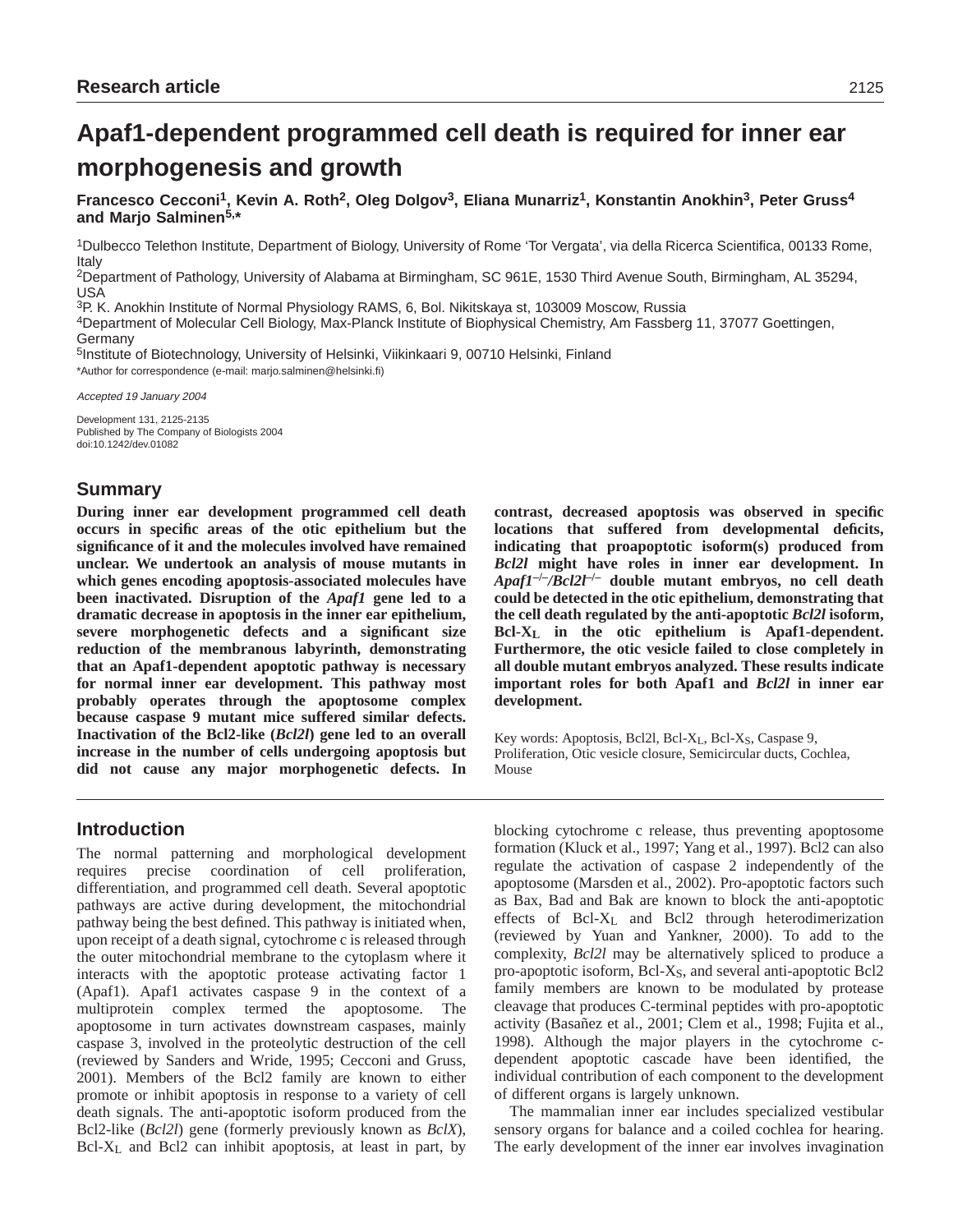of the ectodermal placode and its closure to form the otic vesicle. Soon after closure, the otic epithelium undergoes a sequence of complex morphogenetic events to form the membranous labyrinth. The endolymphatic duct extends dorsally and the cochlear duct grows ventrally. The utricle and saccule are separated from each other and from the cochlear duct through deepening constrictions in the ventral vestibular part, whereas the dorsal portion develops into three semicircular ducts through a multi-step process. These ducts first emerge as bilayered epithelial outpocketings. The two opposing layers then approach each other and form a so-called fusion plate, in which the cells first detach from the underlying basement membrane, intercalate and then disappear, creating a hollow duct which further grows out to obtain its adult form and size (Sher, 1971; Martin and Swanson, 1993). The periotic mesenchyme develops in close contact with the otic epithelium and forms the bony otic capsule to surround the membranous labyrinth (Sher, 1971; Martin and Swanson, 1993).

Apoptotic cells have been detected in restricted areas of the developing vertebrate inner ear. These areas include the epithelial cells that transiently connect the surface ectoderm and the otic vesicle during and after its closure, the base of the outgrowing endolymphatic duct, a ventral area above the primordium of the vestibulocochlear ganglion and the ventromedial wall of the growing cochlear duct (Marovitz et al., 1976; Marovitz et al., 1977; Represa et al., 1990; Fekete et al., 1997; Nikolic et al., 2000). In chicken embryos, apoptosis has also been detected in the fusion plates of the semicircular ducts (Fekete et al., 1997). Apoptosis at the fusion plates has not been detected in mouse or human embryos (Martin and Swanson, 1993; Nishikori et al., 1999).

Although the anatomic distribution of apoptotic cells in the inner ear has been described, the molecular pathways regulating programmed cell death in this structure have not been studied in detail. The *Apaf1* mutant mice die usually perinatally (Cecconi et al., 1998; Yoshida et al., 1998). A few postnatal survivors show a hyperactive behavior that was suspected to be a consequence of inner ear defects, because the brain of these mice appeared completely normal (Honarpour et al., 2000). Postnatal defects have been reported in the inner ear of caspase 3 mutant mice (Takahashi et al., 2001). Here we undertook an analysis of *Apaf1*, *Bcl2l* and caspase 9 mutant mice in order to gain insight into the molecular mechanisms controlling cell death during inner ear morphogenesis. We observed that the majority of the cell death in the inner ear was Apaf1-dependent and most probably occurred through the Apaf1/caspase 9 apoptosome pathway. The lack of apoptosis in *Apaf1* mutant mouse embryos led to widespread defects in epithelial morphogenesis and outgrowth. In contrast, increased apoptosis in *Bcl2l* mutant embryos had no major impact on morphogenesis. However, developmental defects with the latter mutants co-localized with a decrease of apoptosis.

# **Materials and methods**

# **Mouse stocks and strains**

The generation and genotyping of  $A\text{paf1}^{-/-}$ ,  $B\text{cl2}^{-/-}$  and caspase 9<sup>-/–</sup> mice has been described previously (Motoyama et al., 1995; Kuida et al., 1998; Cecconi et al., 1998; Salminen et al., 1998). The *Apaf1* locus contains a promoterless IRES-*lacZ* cassette and thus the expression of the *lacZ* gene is under the control of *Apaf1* transcription regulatory elements. All mouse lines were backcrossed into the C57BL/6 genetic background for at least 12 generations*.* To generate embryos deficient in both *Apaf1* and *Bcl2l*, double heterozygous animals were interbred. The embryos were taken from timed matings and the day on which a vaginal plug was detected was assigned as E0.5.

#### **Histological analysis and immunohistochemistry**

For histological analysis serial paraffin sections through the inner ear were stained with Hematoxylin and Eosin or Giemsa. Immunohistochemical detection of activated caspase 3 was performed with the rabbit anti-CM1 antibody as before (Cecconi et al., 1998). For Bcl-XL immunostaining with mouse anti-Bcl-XL (H-5) antibody (Santa Cruz), Bouin's-fixed paraffin sections were deparafinized and boiled for 20 minutes in 10 mM Citrate buffer (pH 6). After secondary antibody (donkey anti-mouse HRP IgG) treatment, the signal was amplified using the TSA Cyanine 3 System Kit (PerkinElmer Life Science Products). BrdU intraperitoneal injection and detection in proliferating cells were performed as before (Salminen et al., 2000). Anti-class III β-tubulin (TUJ1, Babco) was used as a control antibody. Three-dimensional reconstructions from histological sections of inner ears at stage E13.5 were constituted from serial paraffin cross-sections of 10 µm thickness. One ear from each genotype was used for reconstruction and the embryos all came from the same litter of a mating between two *Apaf1/Bcl2l* double heterozygous animals.

#### **RNA isolation and reverse transcription-polymerase chain reaction (RT-PCR) assay**

Total RNA was isolated with Trizol Reagent (Life Technologies) from wild-type E9.5 and E11.5 mouse embryos. To detect the different splice variants produced from the *Bcl2l* gene, 2 µg of the isolated RNA was subjected to RT reaction using the RT-primer 5′- GACTGAAGAGTGAGCCCAGATC-3′. The forward and reverse primers for PCR were 5′-CAGTGAAGCAAGCGCTGAGAG-3′ and 5′-CGTCAGAAACCAGCGGTTGAAG-3′, respectively.

#### **RNA in situ hybridization and staining for** β**-galactosidase activity**

In situ hybridization and preparation of the radioactive antisense and sense *Netrin1* (Serafini et al., 1996), *Pax2* (Dressler et al., 1990) and *Dlx5* (Acampora et al., 1999) probes were performed as described in Salminen et al. (Salminen et al., 2000). Whole-mount *lacZ* staining for E12.5  $A \rho a f l^{+/-}$  and  $-/-$  embryos was conducted as described in Hogan et al. (Hogan et al., 1994).

#### **Detection of apoptosis**

Detection of apoptosis was performed with the in situ DNA-end labeling technique, the TUNEL method, that detects DNA fragmentation as an indicator of ongoing apoptosis. TUNEL analysis was performed on 10  $\mu$ m-thick paraffin sections with the ApopTag Fluorescein In Situ Apoptosis Detection Kit (Intergen). The proportion of TUNEL-positive cells from all otic vesicle cells was calculated on serial sections of 2 or 3 E9.5, E10.5 or E12.5 embryos.

# **Results**

# **Expression of Apaf1 and Bcl2l genes during inner ear development**

The expression of *Apaf1* and *Bcl2l* was analyzed at various stages during the early development. *Apaf1/lacZ* is widely expressed in developing embryos heterozygous for the *lacZ*-containing allele (Fig. 1L). A rather weak expression could be detected at E9.5- 10.5 all through the otic vesicle and in the periotic mesenchyme developing into the otic capsule (Fig. 1A,B). At E12.5 highest levels of *Apaf1/lacZ* gene expression were observed in the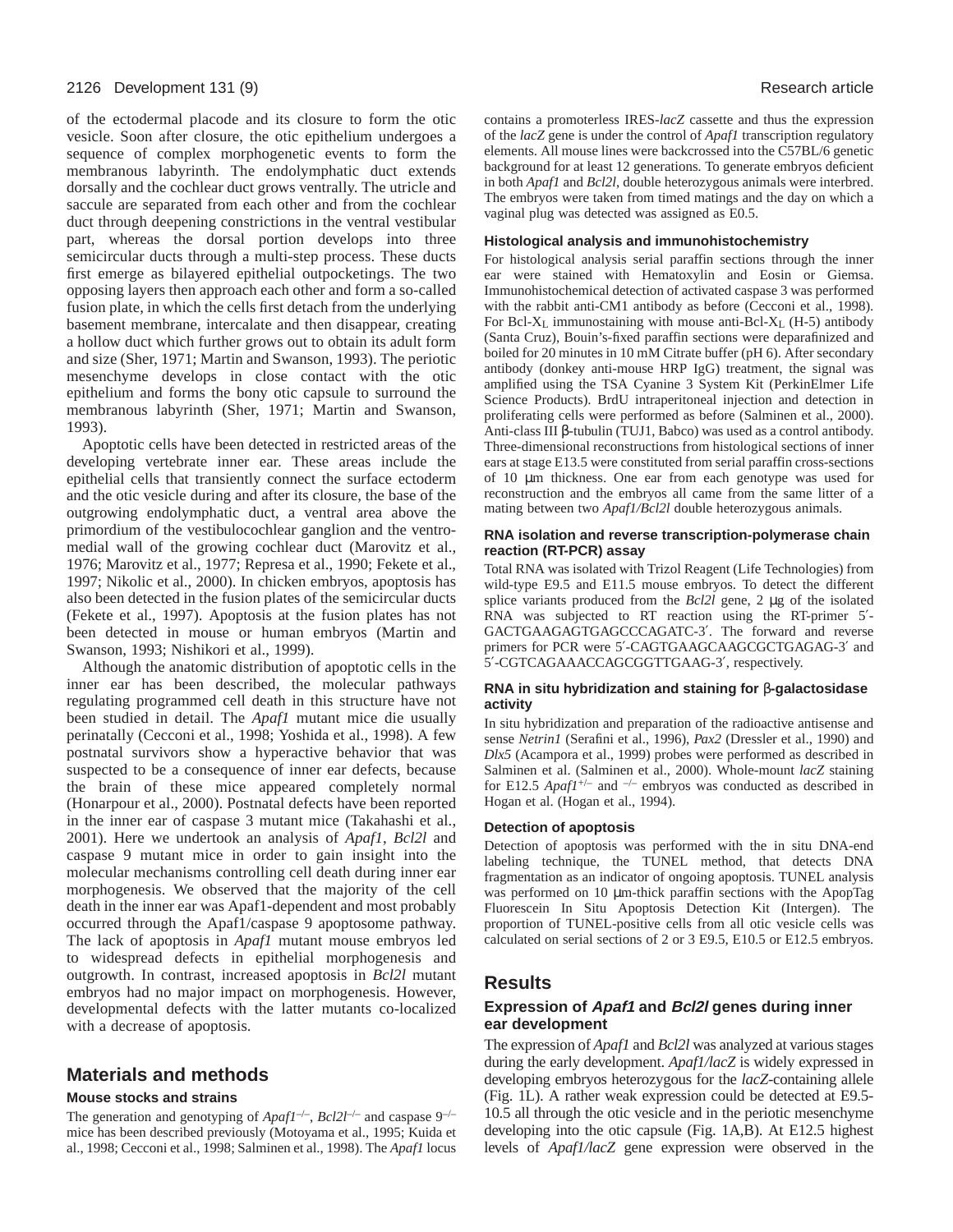Apoptosis in inner ear 2127



**Fig. 1.** Detection of Apaf1/*lacZ* and Bcl-X<sub>L</sub> in the developing inner ear at E12.5. *Apaf1/lacZ* expression could be detected in the otic epithelium and the surrounding mesenchyme at E9.5 (A), E10.5 (B) and E12.5 (D,E). No staining could be detected in sections from wild-type embryos (C). Bcl-XL protein could be detected in the otic epithelium but not in the periotic mesenchyme at E10.5 (G), E11.5 (H) and E12.5 (I). No staining in the otic region could be detected in control sections with only secondary antibody (F) or with TUJ1 antibody which specifically stains neurons (J). (K) Plane of the sections, (L) *lacZ* expression in a heterozygous *Apaf1*+/– embryo, (M) control staining in a wild-type embryo. (N) RT-PCR analysis of total RNA from E9.5 and E11.5 wild-type embryos. Only a 395 bp-long fragment corresponding to the Bcl-XL isoform was detected. Scale bar: 100  $\mu$ m. a, anterior; c, cochlea; d, dorsal; ed, endolymphatic duct; ld, lateral semicircular duct; nt, neural tube; ov, otic vesicle; p, posterior; pd, posterior semicircular duct; sd, superior semicircular duct; us, utriculosaccular space; v, ventral.

endolymphatic duct epithelium. Expression could also be detected in the periotic mesenchyme and it was slightly elevated in the tips of the semicircular ducts as well as in the cochlear duct compared with the rest of the otic epithelium (Fig. 1D,E).

The *Bcl2l* gene has been shown to produce several protein isoforms through alternative splicing  $(Bcl-X<sub>S</sub>)$  and cleavage of the major anti-apoptotic Bcl-XL isoform (Clem et al., 1998; Fujita et al., 1998). We detected the Bcl-XL isoform in the developing inner ear with an isoform-specific antibody and studied the expression of the alternatively spliced Bcl-XS isoform with RT-PCR assay. To our knowledge, antibodies specific for cleaved Bcl-XL protein isoforms are unavailable.

Bcl-XL immunoreactivity was found all over the otic epithelium at E10.5-12.5, but no protein could be detected in the periotic mesenchyme (Fig. 1G-I). To analyze the expression of the alternatively spliced Bcl-X<sub>S</sub> isoform we performed RT-PCR reactions on total RNA isolated from E9.5 and E11.5 otic vesicle and periotic mesenchyme. The RT-PCR primers were designed to hybridize to sequences common to both *Bcl-XL* and *Bcl-XS* so that *Bcl-XL*-specific mRNA would give a 395 bp-long fragment and *Bcl-XS*-specific mRNA a 206 bp-long fragment. As seen in Fig. 1N, only the *Bcl-XL*-specific mRNA could be detected at E9.5 and E11.5.

# **Changes in apoptotic profiles at E9.5-10.5 in the Apaf1 and Bcl2l mutant inner ears**

We compared the pattern of programmed cell death in *Apaf1* and *Bcl2l* mutant inner ears with the corresponding wild-type littermates. In an early otic vesicle, at E9.5-10.0, a TUNELpositive cell cluster localized to the ventro-posterior area (arrowhead Fig. 2B) and a few scattered dying cells could be observed more dorsally. In *Apaf1* mutant otic vesicles, no apoptotic cells were detected at E9.5-10.5 (Fig. 2C and data not shown). In *Bcl2l* mutant otic epithelium, a significant 3 fold increase in the proportion of TUNEL-positive cells could be observed (Fig. 2D, Table 1).

Many TUNEL-positive cells were detected at the base of the wild-type endolymphatic duct at E10.5 (Fig. 2F). In the posterior part of the otic vesicle apoptotic cells were spread over a broad area extending dorsally (Fig. 2G). Anti-caspase 3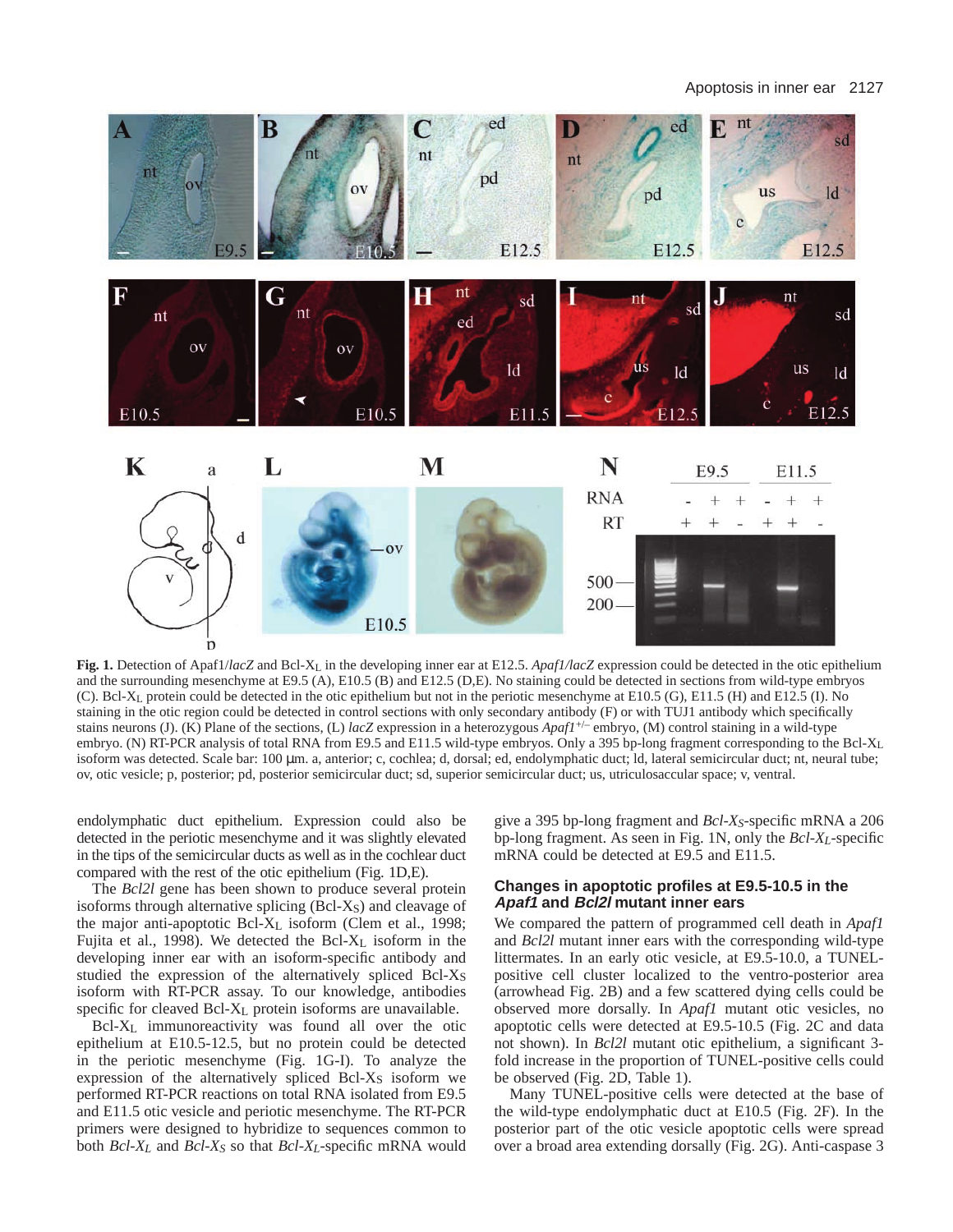**Table 1. Increase in cell death in** *Bcl2l* **mutant otic epithelium** 

| Stage               | Wild type $(\%)$ | $Bcl2l^{-/-}$ (%) |          |
|---------------------|------------------|-------------------|----------|
| $E9.5$ ov           | $14.4 + 5.4$     | $41.9+10.9$       | <0.0001  |
| $E10.5$ ed          | $25.5 + 11.3$    | $77.2 + 8.8$      | < 0.0001 |
| E10.5 ov without ed | $16.9 + 6.5$     | $29.9 + 5.9$      | < 0.0001 |
| $E12.5$ ssd         | $25.8 + 6.7$     | $52.0 + 8.6$      | < 0.0001 |

The proportion of TUNEL-positive cells from all otic vesicle cells was calculated on serial sections covering the whole vesicle at E9.5 or E10.5 (two embryos each genotype at each stage). In case of E10.5 the otic vesicle (ov) was divided in two areas: the endolymphatic duct (ed) and the rest of the epithelium. At E12.5, the proportion of TUNEL-positive cells was calculated in the tip of the outgrowing superior semicircular duct (ssd). The calculated mean values are given with standard deviation  $(\pm s.d.)$ . The differences between wild-type and *Bcl2l* mutant values was analyzed using the two-tailed Student's *t*-test.

staining showed a very similar spatial pattern of dying cells to TUNEL (data not shown) but revealed far fewer cells. This discrepancy may be because of the fact that activated caspase 3 is present only transiently in dying cells, whereas the DNA breaks detected by the TUNEL assay persist for a longer period.

A marked 3-fold increase in the ratio of TUNEL-positive cells could be detected in the endolymphatic duct epithelium of the *Bcl2l* mutant embryos at E10.5 (Table 1). In addition, the distribution of dying cells in *Bcl2l* mutant ears extended more ventrally (Fig. 2H). In the rest of the otic vesicle, a 2 fold increase of TUNEL-positive cells could be observed (Table 1). A cluster of apoptotic cells could be observed in the ventro-posterior area of the *Bcl2l* mutant otic epithelium, but the broad area of apoptotic cells observed more dorsally in the wild-type otic vesicle (Fig. 2G) was not detected (Fig. 2H). Extensive cell movement occurs in the otic epithelium after its closure (Brigande et al., 2000) and thus, the lack of dying cells in the dorsal wall of the *Bcl2l* mutant otic vesicle could be because of premature death of these cells while still in a more ventro-posterior location (Fig. 2B,D).

Apoptosis has been thought to be responsible for the complete detachment of the mammalian otic vesicle from the surface ectoderm by removing the connecting epithelial stalk after the closure (Marovitz et al., 1976; Represa et al., 1990; Lang et al., 2000). We observed a cluster of apoptotic cells in the region between the surface ectoderm and the endolymphatic duct epithelium in wild-type embryos at E9.5 and E10.5 (Fig. 2F and data not shown). In the *Apaf1* mutant embryos  $(n=3)$ , this apoptotic group of cells could not be observed but the otic vesicles had nevertheless closed normally (Fig. 2C). In *Bcl2l* mutant embryos (*n*=3) no clear cluster of apoptotic cells but instead a few scattered cells could be observed in the closure region (Fig. 2H).

Very little or no apoptosis could be observed in the periotic mesenchyme of the wild-type embryos (Fig. 2F,G). Apoptosis could, however, be detected elsewhere in the head mesenchyme (Fig. 2B,F). Also, no apoptosis could be observed in the periotic mesenchyme of either *Apaf1* or *Bcl2l* mutant embryos (Fig. 2C,D,H).

Taken together, our results demonstrate that the normal developmental apoptotic pattern had changed in both *Apaf1* and in *Bcl2l* mutant inner ears. The almost complete lack of apoptotic cells in the *Apaf1* mutant ears indicates that the majority of the apoptosis detected in the wild-type otic epithelium at E9.5-10.5 is Apaf1-dependent. Inactivation of the *Bcl2l* gene led to a general increase of cell death in the expected apoptotic areas of the otic epithelium. This result is probably because of the lack of the anti-apoptotic Bcl2l isoform. However, at the closure site, a decrease of apoptotic cell numbers was observed, suggesting that pro-apototic Bcl2l isoforms might be active there.

# **Changes in the apoptotic pattern at E12.5**

In wild-type embryos at E12.5, TUNEL-positive cells were detected in the endolymphatic duct epithelium (Fig. 3A), the wall of the cochlear duct (Fig. 3A-D), the distal edge of the three semicircular duct epithelium (shown for the superior duct in Fig. 3A-D, arrow in A) and the areas where the utricle, saccule and the cochlear duct will be separated by deepening

**Fig. 2.** Apoptosis during early otic vesicle development. (A) Plane of the sections. Dying cells were detected in cross-sections through the otic vesicle at  $E10.0$  (B-D) and  $E10.5$  (E-H) with the TUNEL method. (E) Negative control for TUNEL staining without terminal deoxynucleotidyl transferase. The genotypes of the embryos are indicated in each case. The arrowheads in F and H point to the dying cells observed between the otic vesicle and the surface ectoderm. A higher magnification of this area is shown in the left-hand corner in F and H. Scale bar: 50 µm.

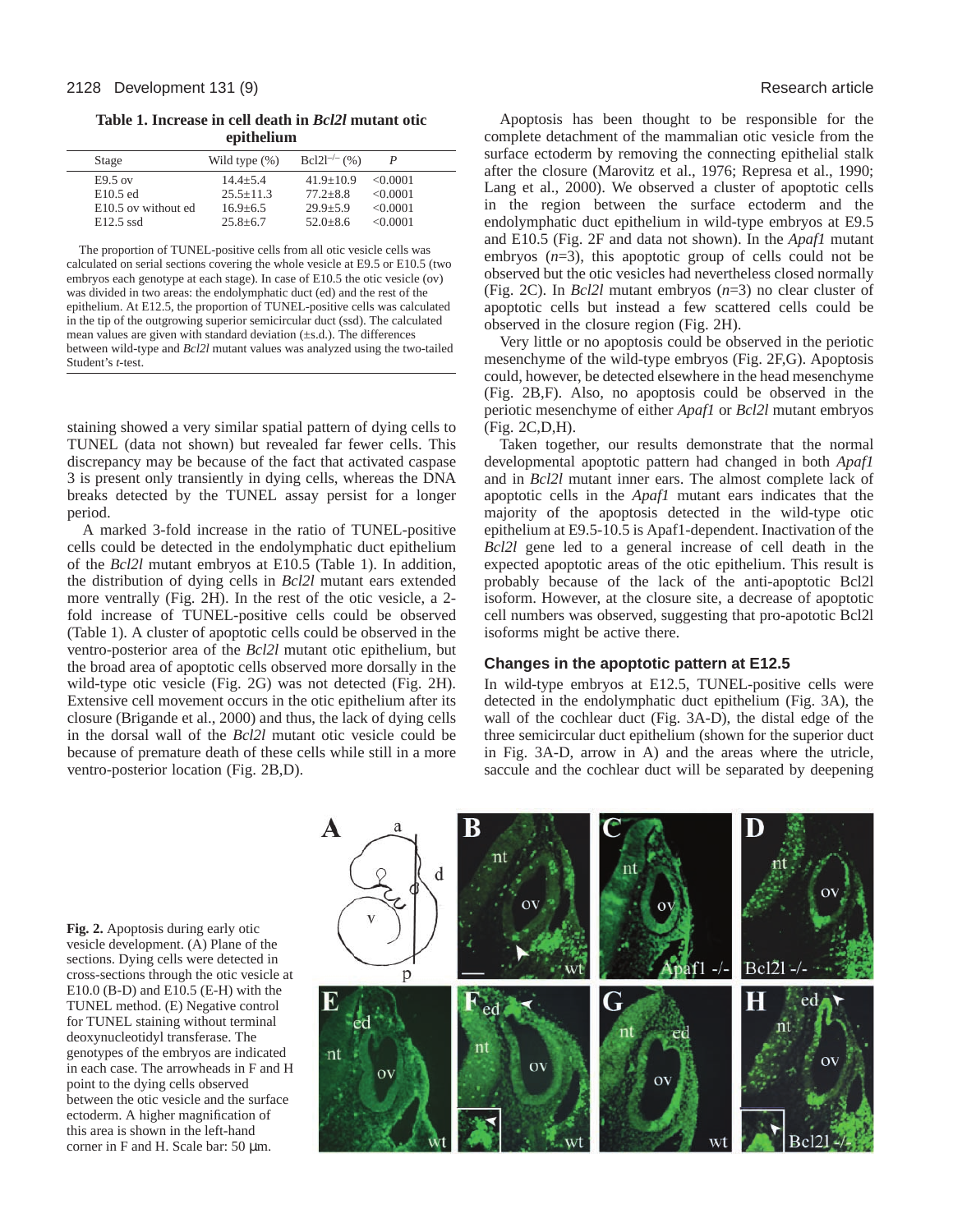#### Apoptosis in inner ear 2129



**Fig. 3.** Apoptosis in the inner ear at E12.5. TUNEL-positive cells in sections from wildtype (A-D,G), *Apaf1* (E) and *Bcl2l* mutant (F,H) embryos. The arrowheads in A, C and G point to TUNEL-positive cells at the future fusion plateforming epithelium and the adjacent periotic mesenchyme. The arrowheads in B point to dying cells at the areas where the ducts separating the utricle, saccule and cochlear duct will become thinner. The arrow in A points to the TUNELpositive cells at the outer edge of the semicircular duct. Scale bar: 100 µm. hm, head mesenchyme; s, saccule; u, utricle.

constrictions (Fig. 3B, arrowheads). In addition, some apoptotic cells were observed in the superior and posterior semicircular duct epithelium prior to the fusion in the area that is destined to form the fusion plate. A few dying cells were also detected in the immediately adjacent periotic mesenchyme (Fig. 3A,G, arrowheads). In accordance with previous observations (Martin and Swanson, 1993), we could not detect any dying cells when the two epithelial cell layers were opposed and fused (data not shown). However, a few TUNEL-positive cells were observed in the mesenchyme lining the small empty hole after the fusion plate had been cleared (arrowheads in Fig. 3C,D). In general, no or very little apoptosis occurred in other areas of the periotic mesenchyme at this stage.

Very few or no TUNEL-positive cells could be observed in the *Apaf1* mutant (*n*=6) otic epithelium or the periotic mesenchyme. Further away from the ear, in the head mesenchyme, apoptosis could, however, be detected as in the wild-type embryos, suggesting an Apaf1-independent mechanism for the removal of these cells (Fig. 3E). In the *Bcl2l* mutant (*n*=6) ears, an overall increase of TUNEL-labeled cells could be detected in the normal locations of the otic epithelium (Fig. 3F). In the tips of the outgrowing superior semicircular duct a 2-fold increase was observed (Table 1). However, a local lack of apoptosis could be observed in the future fusion plate epithelium and the adjacent periotic mesenchyme of the posterior semicircular duct as compared with the wild-type embryos (compare Fig. 3G,H, arrowheads). No TUNEL-positive cells could be detected in the *Bcl2l* mutant periotic mesenchyme (Fig. 3F,H).

In summary, our results suggest that very little or no Apaf1 independent apoptosis occurs in the otic epithelium at E12.5. In the *Bcl2l* mutant embryos a general increase of apoptosis was observed as at earlier stages, except for the fusion plate area of the posterior semicircular duct where a lack of

apoptotic cells was observed. Very little apoptosis can be detected in the periotic mesenchyme, suggesting that apoptosis is not critical for the formation of the otic capsule.

# **Three-dimensional reconstructions of the mutant inner ears reveal specific morphogenetic defects and reduced growth**

The morphogenetic architecture of the membranous labyrinth has been established by E13.5. To examine the morphology of the epithelial labyrinths of the embryos at this stage we reconstructed three-dimensional images from serial sections. The reconstructions showed that both *Apaf1* and *Bcl2l* mutant ears were smaller than the wild-type ears and were reduced to 54% and 70%, respectively (Fig. 4A-C). The diameter of the corresponding mutant heads were 86% and 77% of that of the wild-type heads, respectively (data not shown), which could explain the reduction in membranous labyrinth size in the case of *Bcl2l* mutants but not in the case of *Apaf1* mutants.

The lack of apoptosis in the *Apaf1* mutant inner ear epithelium led to severe abnormalities in morphogenesis (Fig. 4B). The inner ear epithelium appeared misshapen and there were no clear borders between the different compartments. The endolymphatic duct was not properly elongated and instead, an enlarged sac-like structure could be seen. At later stages (E16.5-18.5), dorsal extension of the endolymphatic duct could be observed, but the diameter of the duct always remains larger than in the wild-type embryos, and therefore no sac structure could be distinguished (Fig. 5A-C and data not shown). The two semicircular duct outpocketings that form first, the superior and posterior, show a small clearing of the fusion plate at E13.5 as seen also in Fig. 4E for the posterior duct. At this stage, the lateral semicircular duct remained as a very small outpocketing without visible cleared area in the middle. The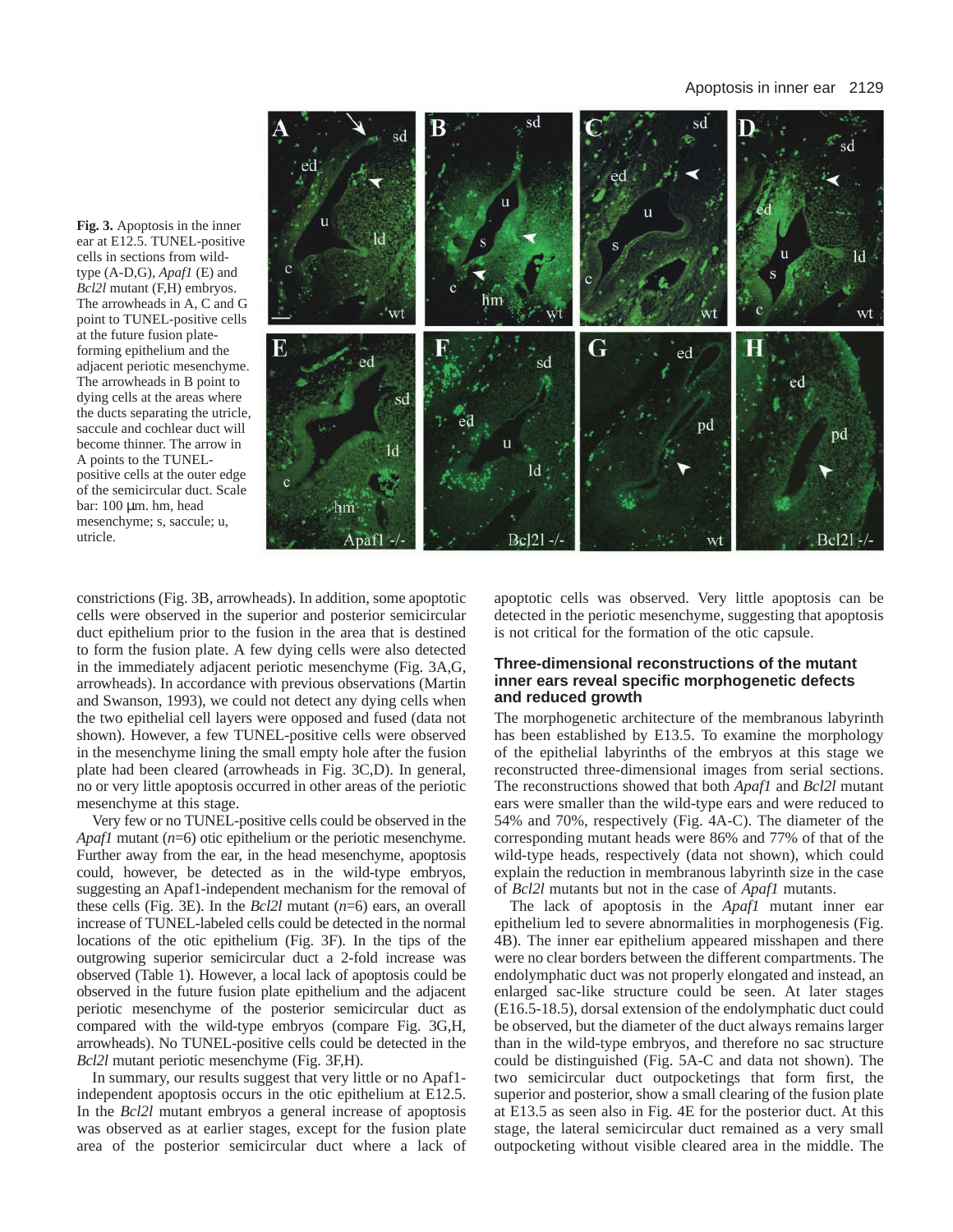#### 2130 Development 131 (9) Research article

**Fig. 4.** Three-dimensional reconstructions of the inner ear epithelium at E13.5. Otic epithelium was reconstructed from serial sections through wild-type (A), *Apaf1* (B) and *Bcl2l* (C) mutant inner ears. All three embryos came from the same double heterozygous mating. A lateral view is shown, dorsal is up, ventral down. The *Apaf1* ear has been turned so that it corresponds to the two others. Endolymphatic duct is indicated with a blue color, the semicircular ducts with yellow, the utricle and saccule with red and the cochlea with an orange color. The white line shows the plane of the section through the posterior duct shown in D-F. The black dots indicate *Netrin1* expression after RNA in situ hybridization in D-F. Scale bars: 60 µm in A-C; 100 µm in D-F.



cochlear duct was much shorter and more immature in shape compared with the wild-type duct.

The morphology of the *Bcl2l* mutant inner ear was rather normal except for the posterior semicircular duct that does not form at all. Instead, an outpocketing without epithelial fusion or clearing in the middle could be observed (Fig. 4C,F). In all nine *Bcl2l* mutant embryos analyzed at E13.0-13.5 the posterior duct failed to form.

The three-dimensional reconstructions demonstrated that the decrease of apoptosis in *Apaf1* mutant embryos led to a growth retardation and to defects in shaping or 'sculpting' the membranous labyrinth. *Bcl2l* inactivation led only to a restricted phenotype concerning the posterior semicircular duct.



# **Superior semicircular duct formation is most severely affected in Apaf1 mutant embryos**

Some variation in the severity of the phenotype of the *Apaf1* mutant ears could be observed when sections through the ears of 16 E12.5-18.5 embryos were analyzed. General variability in *Apaf1* mutant phenotypes has been observed before. In the case of brain, variation ranges from severely overgrown nervous tissue to a completely normal-looking tissue (Cecconi et al., 1998; Honarpour et al., 2000). We obtained embryos at a ratio of 10/6 for severe/mild phenotypes judged according to the brain overgrowth. The severity of the inner ear morphological phenotype seemed to correlate to some extent with that in the brain. The *Apaf1* mutant inner ear in Fig. 4B,E comes from an embryo with a highly overgrown and open

brain structure, whereas Fig. 5B,C shows the two ears from an embryo with no obvious brain defects. In embryos in which brain overgrowth was extensive, the ear was often aberrantly positioned directly ventrally from the neural tube instead of its normal lateral position (Fig. 4E). In addition, the ear had turned in a more horizontal position. However, irrespective of the severity of the brain phenotype or ear position, the inner ear epithelium was always reduced except for the endolymphatic duct which was always enlarged (Fig. 4B, Fig. 5B,C). In addition, the superior semicircular duct was always markedly reduced (Fig. 5B) and sometimes completely absent (41%) even in embryos with no detectable brain phenotype (asterisk in Fig. 5C). The other two semicircular ducts always formed and a

**Fig. 5.** Variability in *Apaf1* and caspase 9 inner ear phenotype. Cross-sections through the inner ear at E16.5 (A-C) and E13.5 (D-F). The images in B and C show sections from the two ears from the same *Apaf1* mutant embryo with no brain phenotype. The lack of superior semicircular duct is indicated with an asterisk in C. The section in E comes from a caspase 9 mutant embryo with a mild brain phenotype, and in F from an embryo with a severe brain phenotype. Scale bar: 100 µm. cc, crus commune.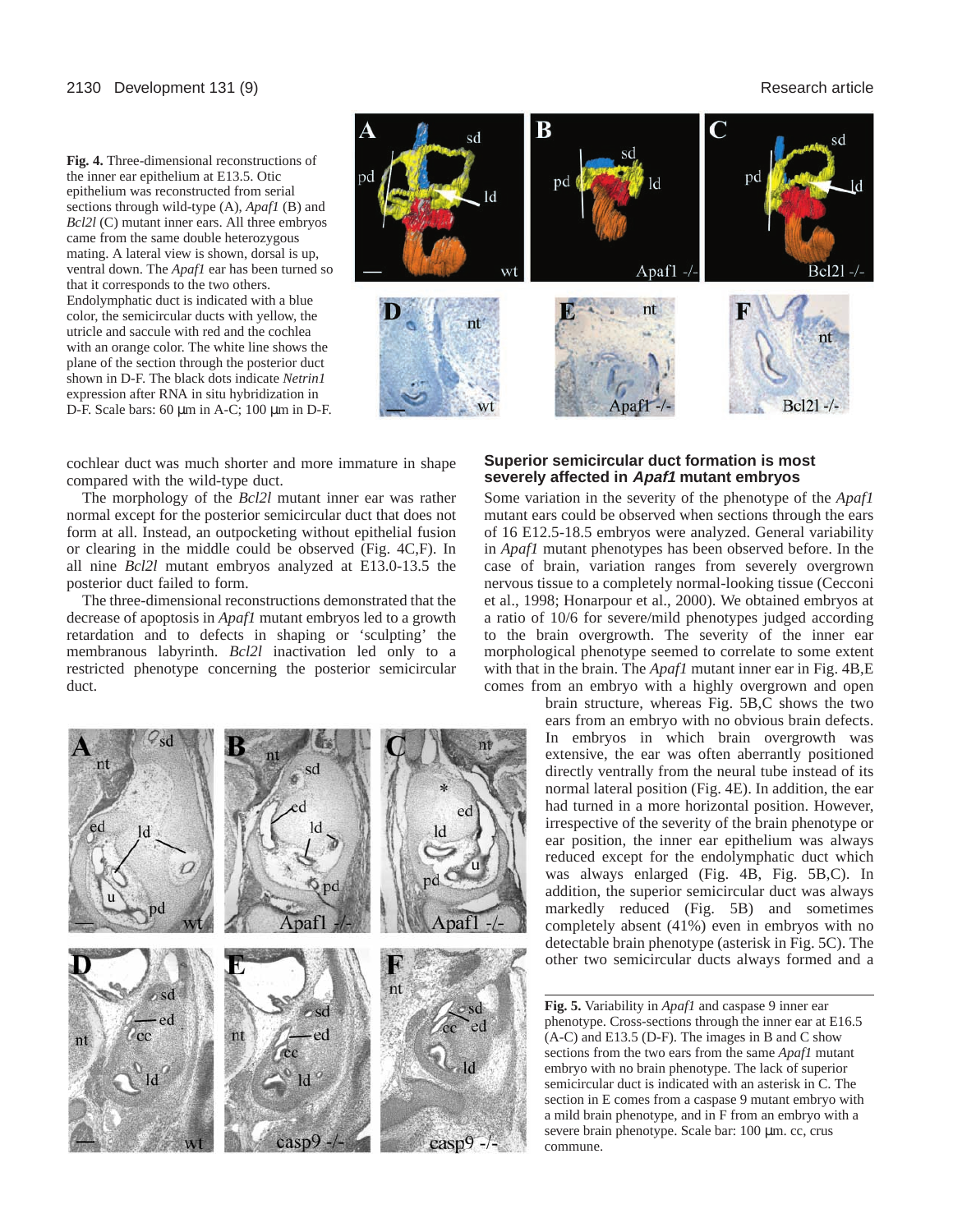clearing of the fusion plates could be detected by E14.5 (Fig. 4E, Fig. 5B,C).

The periotic mesenchyme seems to develop normally as judged from those *Apaf1* mutant embryos that lived until E16.5-18.5  $(n=5)$ . The mesenchymal cells closest to the otic epithelium are destined to undergo cell death once the main morphogenetic events have occurred to generate the perilymphatic space between the membranous and bony labyrinths. Interestingly, this late cell death seems to occur normally in the absence of Apaf1 (Fig. 5A-C).

# **The inner ear phenotype in the caspase 9 mutant embryos closely resembled that of Apaf1 mutants**

The results from the analyses of *Apaf1* mutant animals emphasized the importance of Apaf1 for the developmental apoptosis that occurs during otic epithelium morphogenesis. To determine whether this cell death involves the apoptosome or occurs through an apoptosome-independent pathway (Marsden et al., 2002), we analyzed the inner ear phenotype in six caspase 9 mutant embryos at E13.5-17.5.

The inner ear phenotype in caspase 9 mutant embryos including morphogenetic changes (enlarged endolymphatic duct), smaller size, reduced semicircular ducts and variation in phenotype severity was very similar to that observed in *Apaf1* mutant embryos (Fig. 5D-F and data not shown). As for other organs affected, the caspase 9 phenotype appeared slightly milder than the *Apaf1* phenotype (Cecconi et al., 1998; Yoshida et al., 1998; Kuida et al., 1998; Hakem et al., 1998). These results support the idea that most of the cell death in the developing inner ear occurs through the activation of the apoptosome complex.

#### **Dorso-ventral compartmentalization occurred normally in Apaf1 and Bcl2l mutant otic epithelium**

To verify whether the regionalization of the inner ear epithelium occurred normally in *Apaf1* and *Bcl2l* mutant inner ears, we performed in situ hybridization analyses with marker genes known to be specific for either dorsal or ventral parts of the inner ear. The *Dlx5* gene was expressed normally in the dorsal vestibular part and in the endolymphatic duct of both mutants (shown for wild-type and *Apaf1* mutant in Fig. 6A,B). *Pax2* expression was detected ventrally along the utricular wall and in the developing cochlear duct (shown for wild-type and *Bcl2l* mutant in Fig. 6C,D). *Netrin1* is specifically expressed in the semicircular duct fusion-plate-forming epithelium and after duct formation it remains expressed at the inner edge of the duct epithelium (Salminen et al., 2000). In both *Apaf1* and *Bcl2l* mutant ears *Netrin1* was expressed in the fusion plateforming cells as well as the newly formed ducts (Fig. 4D-F, Fig. 6E-F). These results demonstrate that in spite of the changes in apoptotic patterns, abnormal cell positional identities could not be detected in the mutants.

# **Cell proliferation changes in Apaf1 and Bcl2l mutant otic epithelium**

In many cases, the *Apaf1* membranous labyrinth was reduced to almost half of the normal size at E13.5 (Fig. 4A,B). To verify whether cell proliferation was affected to the same extent in different parts of the epithelium, we performed BrdU injections into pregnant females and stained sections from the obtained embryos with an anti-BrdU antibody. We chose to analyze two



(C,D) and *Netrin1* (E,F) antisense probes and with *Netrin1* sense probe (G). Scale bar: 100 µm.

sense

wt

treated with *Dlx5* (A,B), *Pax2*

stages, E11.5 and E12.5, in which the epithelial outgrowth is most active. To calculate the proliferation indexes we analyzed sections from two wild-type and two mutant embryos at each stage.

In the severely affected *Apaf1* mutant embryos, the overall size of the otic epithelium was clearly diminished already at E11.5 (Fig. 7A,B). In these ears,  $22.9\% \pm 5.5\%$  of the cells were proliferating in comparison with the wild-type ears in which the proliferation index was 33.4%±4.9% (*P*<0.001, Student's *t*-test). At E12.5 the defect in the semicircular duct outgrowth became evident (compare superior and lateral ducts in Fig. 7F,G). However, no clear difference in the proliferation index could no longer be detected here (data not shown). The consequence of a decrease in the proliferation index at an earlier stage could be observed as a strong reduction in the number of cells in the mutant duct area at later stages. At E12.5 the proliferation index in the cochlear duct was  $40.4\% \pm 10.3\%$ in the *Apaf1* mutant and  $68.8\% \pm 13.6\%$  (*P*<0.001) in the wildtype (examples in Fig. 7G,H). Moreover, an almost complete lack of proliferating cells was observed in the outer wall of the turning cochlear duct (arrowheads in Fig. 7G,H). No clear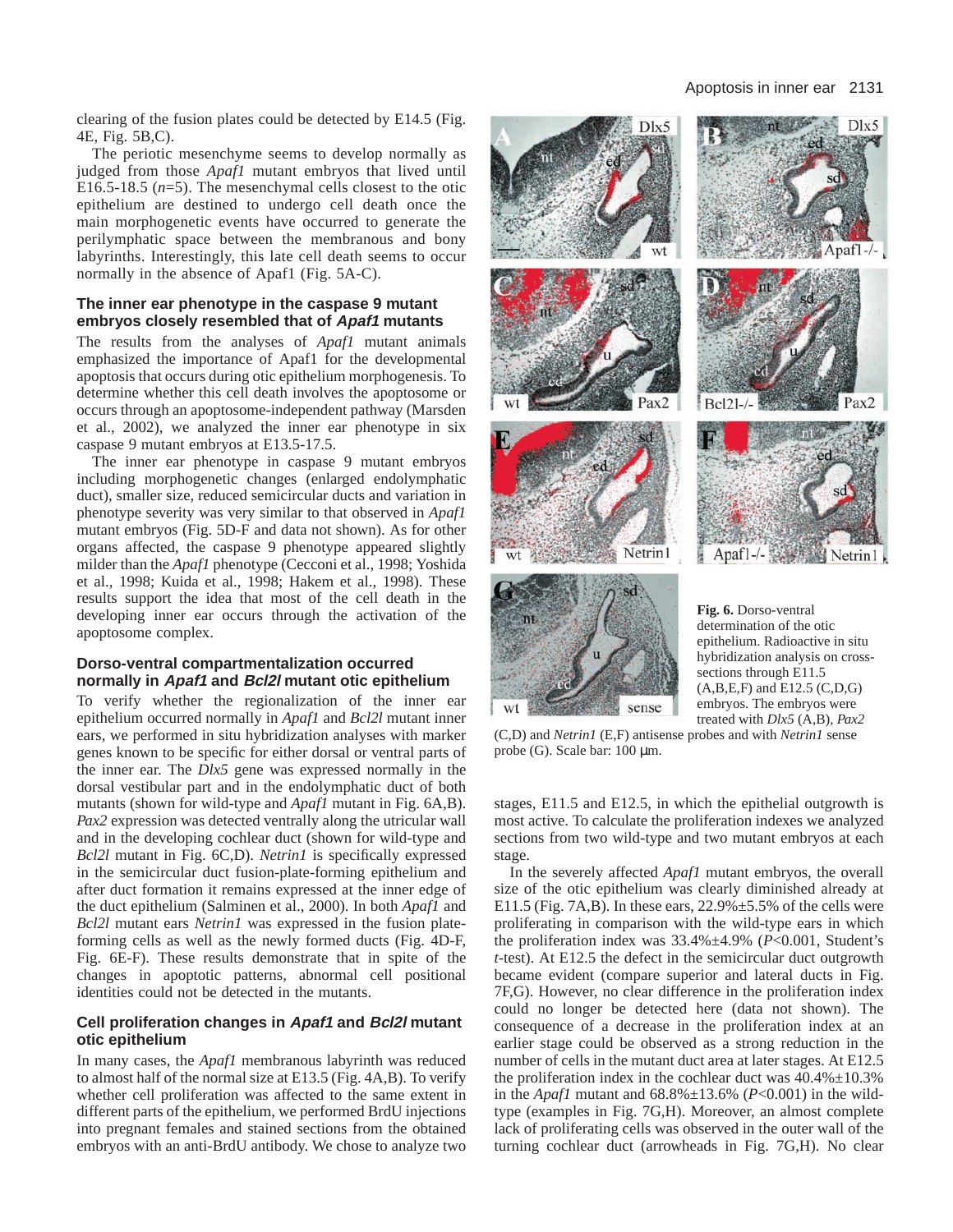change in the local cell proliferation could be observed in the endolymphatic duct epithelium between wild-type and *Apaf1* mutant embryos at E11.5 (data not shown).

Interestingly, the dramatic increase of apoptosis in the otic epithelium of the *Bcl2l* mutant embryos did not seem to have much of an effect on its final size at E13.5, suggesting that the increased apoptosis stimulated a compensatory increase in cell proliferation. To verify this we compared cell proliferation in wild-type (46.1%±10.2%) and *Bcl2l* mutant otic vesicles  $(55.7\% \pm 9.3\%)$  at E10.5 and observed a significant increase in proliferation (*P*<0.0001) in *Bcl2l* mutant inner ears (examples in Fig. 7D, E). At this stage, no clear difference  $(p=0.42)$ in the total number of otic epithelium cells could be observed between wild-type  $(189.7\pm19.7$  average number of cells/section±s.d.) and *Bcl2l* mutant (184.5±15.5) embryos (*n*=2). At later stages, no significant difference could be observed in proliferation indexes, for example, in the tips of the outgrowing semicircular ducts (data not shown). At E13.5 the mutant semicircular ducts appeared slightly thinner (Fig.  $4A, C$ ) and the number of cells  $(24.6 \pm 3.1)$  in cross-sections through the superior duct of the *Bcl2l* mutant ears (*n*=2) was 26% smaller than in wild-type ones (33.2±3.9, *P*<0.0001).

Taken together, our results suggest that Apaf1-dependent apoptosis might be required to achieve the normal level of cell proliferation in the developing otic epithelium excluding the area of the endolymphatic duct. Lack of apoptosis seemed to especially affect the outgrowth of the semicircular and the cochlear ducts. Furthermore, an increase in apoptosis in *Bcl2l* mutant inner ears seems to result in an increase of proliferation

at early stages that could at least partially compensate for the important loss of cells through excess cell death.

#### **Otic vesicle closure failed to occur in Apaf1/Bcl2l double mutant mice**

In order to check whether the antiapoptotic Bcl2l and the pro-apototic Apaf1 operated independently of each other or through a common pathway during inner ear development, we generated double mutant embryos. These embryos died at E12.5-13.0, similar to the *Bcl2l* single mutants, and suffered from a hematopoietic failure indicating that the inactivation of *Apaf1* cannot inhibit the excessive cell death occurring in the hematopoietic system when the *Bcl2l* gene is inactivated (Motoyama et al., 1995). Apaf1 deficiency did, however, prevent the increased cell death observed in immature neurons throughout the embryonic Bcl2ldeficient nervous system (Motoyama et al., 1995) (data not shown). The same observations have been reported by Yoshida et al. (Yoshida et al., 2002).

We analyzed the inner ear phenotype in three double mutant embryos at E11.5. In none of the three cases did the otic epithelium undergo massive apoptosis as in *Bcl2l* mutants. Instead, no apoptosis could be detected, a phenotype very similar to that of *Apaf1* mutant inner ears (Fig. 8A-B). This result suggests that in contrast to the hematopoietic system, the excess of cell death that results from *Bcl2l* inactivation requires Apaf1 in the inner ear.

The epithelial morphogenesis of the inner ear in the double mutant embryos occurred in a very similar way to that in *Apaf1* mutants. However, the otic vesicle failed to close completely in all the six mutant ears that were analyzed (Fig. 8B,D, arrows). The imperfect closure may have led to the lack of any morphologically detectable endolymphatic duct formation, because normally the endolymphatic duct forms close to the site where the closure has taken place. In other areas of the otic vesicle the regionalization occurred normally and *Netrin1*, *Dlx5* and *Pax2* expression could be detected in anticipated areas (Fig. 8F-G and data not shown).

# **Discussion**

# **Programmed cell death is required to shape the membranous labyrinth**

In *Apaf1* mutant embryos, none or very few dying cells could be observed in the otic epithelium leading to a malformed membranous labyrinth in which different compartments were not clearly defined. In addition, the endolymphatic duct remained enlarged and no sac structure could be distinguished. Therefore, the localized Apaf1-dependent apoptosis that normally removes cells at the constriction sites and at the base of the endolymphatic duct is required for the correct shaping



**Fig. 7.** Cell proliferation in *Apaf1* and *Bcl2l* mutant otic epithelium. Proliferating cells were detected with an anti-BrdU antibody staining of the developing inner ear at E11.5 (A-C), at E10.5 (D-E) and E12.5 (F-H) in wild-type (A,D,F,H), *Apaf1* (B,G) and *Bcl2l* (E) mutant otic epithelium. Control staining with secondary antibody only (C). Scale bar: 100 µm.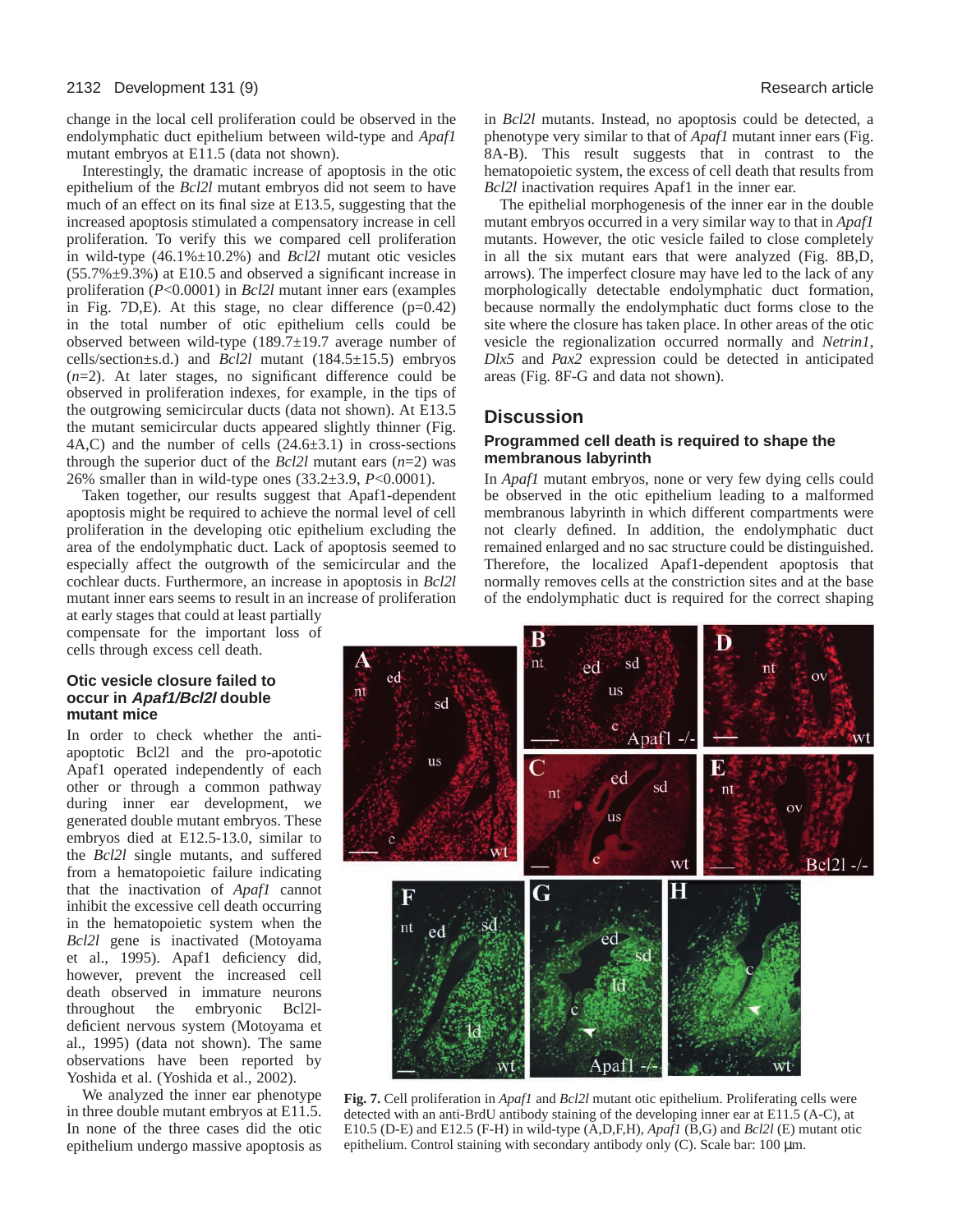of the organ. The inner ear phenotype of the caspase 9 mutant embryos closely resembled that of *Apaf1* mutants, strongly suggesting that Apaf1 affects inner ear morphogenesis through the apoptosome complex.

The morphogenesis of the three semicircular ducts is a complex procedure, the main steps of which seem to be common for all of them. However, targeted mutations of several genes in mouse have shown selective defects in duct formation and suggested that the formation of each duct might be independently controlled by specific sets of genes (Fekete, 1999). Here we show that the inactivation of the *Bcl2l* gene selectively affects the formation of the posterior semicircular duct. This phenotype could be because of the observed lack of local apoptosis at the fusion plate-forming epithelium and/or in the adjacent periotic mesenchyme, suggesting that pro-apoptotic Bcl2l isoforms may have a developmental role there. Fekete et al. (Fekete et al., 1997) have shown that overexpression of the *Bcl2* gene in chicken embryos leads to a block of cell death that most severely affects the posterior duct. These observations suggest a special regulatory role for Bcl2 family members concerning the development of the posterior duct of the two species. Interestingly, Apaf1 also seems to be required especially for one of the semicircular ducts; the growth of the superior duct is most severely affected in *Apaf1* mutant embryos.

Some variation of the *Apaf1* mutant inner ear development was observed and the severity of the phenotype correlated with that observed in the brain. Therefore, it is possible that a severely overgrown hindbrain enhances the aberrant ear phenotype. However, we observed that the principal structural and growth defects were present also in *Apaf1* mutant embryos where no brain phenotype could be detected.

#### **Apoptosis and outgrowth of the inner ear epithelium**

Unneeded cells are removed by apoptosis in many organs during development. The phenomenon is most striking in brain where in some areas nearly 50% of the cells are eliminated (reviewed by D'Mello, 1998). In *Apaf1* mutant mice, there is a decrease in apoptosis in many neuronal populations including neural precursors. This results in an increased amount of cells undergoing cell division and to overgrowth of the brain mass (Cecconi et al., 1998; Yoshida et al., 1998).

A balance between cell proliferation and apoptosis also seems to play a critical role during inner ear development. There are regional differences in the proliferative activity in the otic vesicle resulting in differential outgrowth of the epithelium (Lang et al., 2000). In some areas where cells undergo active proliferation, dying cells are abundant. These areas include the distal edges of the semicircular ducts and the wall of the cochlear duct (Fekete et al., 1997; Nicolic et al., 2000). In *Apaf1* mutant embryos, a surprising size reduction of the membranous labyrinth was already observed at E11.5 and cell proliferation had diminished by 10-30% depending on the area and stage analyzed. There was an especially clear reduction in the elongation of the cochlear duct and the outgrowth of the semicircular ducts. Therefore, the morphogenetic defects observed in the cochlea and in the semicircular ducts seem to be a consequence of decreased proliferation together with decreased apoptosis.

How does the lack of apoptosis affect cell proliferation in these outgrowing areas of the otic epithelium? Apoptosis might stimulate proliferation through increasing locally the amount of growth-promoting factors released to the environment. This kind of passive release of functional factors into the environment from dying cells has been described (Scaffidi et al., 2002). Fibroblast growth factors (FGFs) are potential candidates to promote otic growth because several of them are expressed in the otic epithelium during its outgrowth period (reviewed by Noramly and Graigner, 2002). Interestingly, a subset of extracellular FGFs do not have any signal peptide and it has been proposed that they could be released passively from damaged cells (reviewed by Ornitz and Itoh, 2001).

In *Bcl2l* mutant inner ears a dramatic increase of apoptosis was observed at certain locations at E9.5-10.5. The excess of cell death seems to be at some extent compensated by an increase in cell proliferation because the ear is not smaller than in the wild-type littermates at this early stage. In mice with a



**Fig. 8.** Analysis of the inner ear in  $ApatI^{-/-}/Bcl2I^{-/-}$  double mutant embryos. Many TUNEL-positive cells could be observed in the otic epithelium of  $Bcl2l^{-/-}$  embryos (A) at E11.5. No apoptosis could be observed in the  $A \rho a \hat{I}^{-/-}/B \rho c 2I^{-/-}$  double mutant otic epithelium (B). In the wild-type embryo, the superior semicircular duct has already formed (C), whereas more immature morphogenesis can be observed in the *Apaf1*–/–/*Bcl2l*–/– double mutant otic epithelium (D-E). The arrows in B and D point to the closure defect in the double mutant otic vesicles. In situ hybridization analysis shows *Dlx5* (F) and *Netrin1* (G) expression in the double mutant superior semicircular duct outpocketing. Scale bar: 100 µm.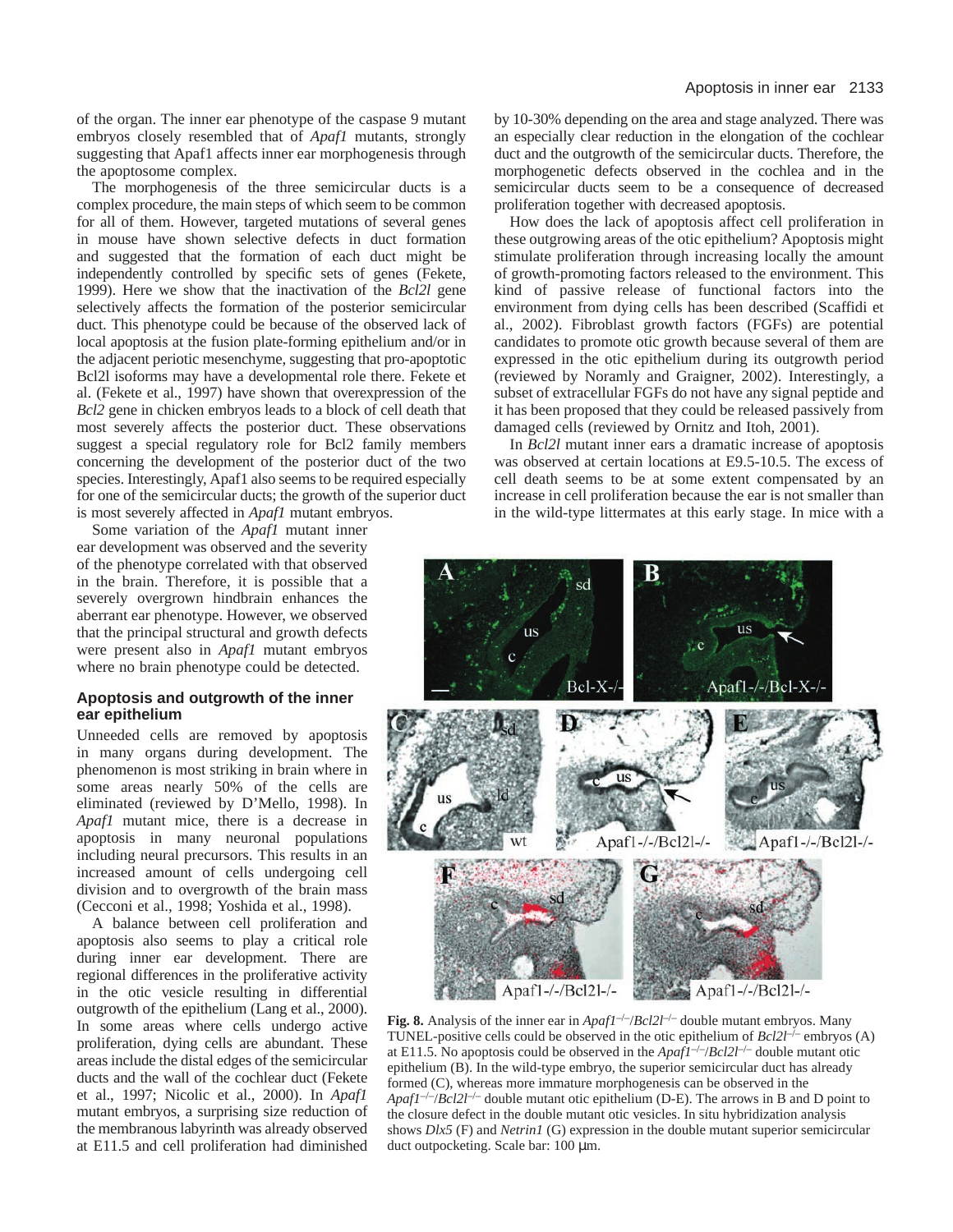targeted mutation in the *Bcl2* gene an increase in apoptosis can be observed during development of many organs. This leads to a dramatic decrease in the overall size of some organs such as spleen, kidney and thymus. However, some cell types in the developing kidney, such as the epithelium and interstitium, hyperproliferated, leading to increased numbers of these cell types (Veis et al., 1993). Thus, it seems that in some organs and cell types increased apoptosis may lead to overproliferation and decreased apoptosis to a growth delay.

More direct molecular links between proliferation and cell death have been proposed in several cell culture studies involving caspases (reviewed by Guo and Hay, 1999; Los et al., 2001; Mendelsohn et al., 2002) and Bcl2 family members (Los et al., 2001). How Apaf1 and apoptosis affect cell proliferation in the otic epithelium remains to be clarified. Another open question is why the phenotypes in brain and ear are so different. It may be because of the fact that the neuroectodermal cells continue to proliferate by default in the absence of cell death, whereas the ectodermal cells of placodal origin do not seem to proliferate by default and might require stimuli and signals from the neighboring dying cells in order to proliferate normally.

# **Closure of the otic vesicle does not occur in the absence of both Apaf1 and Bcl2l gene products**

Apoptotic cells have been detected in the area of otic vesicle closure in normal embryos. However, no defects related to the closure were observed in *Apaf1* or *Bcl2l* single mutant embryos. Interestingly, when *Apaf1* mutation was introduced into the *Bcl2l*-deficient background, the otic vesicle closure was incomplete in 100% of the mutants. These observations suggest that *Apaf1* and pro-apoptotic *Bcl2l* gene product(s) may have redundant functions in controlling cell death at the closure site. The function of pro-apoptotic *Bcl2l* gene product(s) at the otic vesicle closure site is further supported by the fact that we observed a reduction, rather than an increase, in cell death at the otic vesicle closure site in *Bcl2l* mutant embryos. The *Apaf1<sup>-/-</sup>/Bcl2l<sup>-/-</sup>* phenotype is the first example of an otic vesicle closure defect in mouse mutants. Interestingly, the otic epithelium compartmentalization seems to occur despite its incomplete closure.

In conclusion, we show that Apaf1-dependent and  $Bcl-X_L$ regulated apoptosis is critical for the normal morphological development and the outgrowth of the otic epithelium. Furthermore, we propose that, together with Apaf1, proapoptotic Bcl-XL isoform(s) produced from cleavage of Bcl-XL could play a role in otic vesicle closure and in the formation of the posterior semicircular duct.

We thank Giovanni Levi and Marc Tessier-Lavigne for the probes, and Richard Flavell for caspase 9 mutant mice. We are grateful to Luydmula Rasskazova, Christel Pussinen, Mariana Loto, Cecelia Latham and Barbara Klocke for expert technical assistance. We also thank Irma Thesleff and Juha Partanen for helpful suggestions during the preparation of the manuscript. This work was funded by the Finnish Academy, the Sigrid Jusélius Foundation, the Biocentrum Helsinki Organization, the Max Planck Society, EMBO, NIH (NS35107) and Telethon Italy (grant TCP99038).

# **References**

**Acampora, D., Merlo, G. R., Paleari, L., Zerega, B., Postiglione, M.,**

**Mantero, S., Bober, E., Barbieri, O., Simeone, A. and Levi, G.** (1999). Craniofacial, vestibular and bone defects in mice lacking the Distal-lessrelated gene Dlx5. *Development* **126**, 3795-3809.

- **Basañez, G., Zhang, J., Chau, B. N., Maksaev, G. I., Frolov, V.A., Brandt, T. A., Burch, J., Hardwick, J. M. and Zimmerberg, J.** (2001). Proapoptotic cleavage products of Bcl-xL form cytochrome c-conducting pores in pure lipid membranes. *J. Biol. Chem.* **276**, 31083-31091.
- **Brigande, J. V., Iten, L. E. and Fekete, D. M.** (2000). A fate map of chick otic cup closure reveals lineage boundaries in the dorsal otocyst. *Dev. Biol.* **227**, 256-270.
- **Cecconi, F., Alvarez-Bolado, G., Meyer, B. I., Roth, K. and Gruss, P.** (1998). Apaf1 (CED-4 homolog) regulates programmed cell death in mammalian development. *Cell* **94**, 727-737.
- **Cecconi, F. and Gruss, P.** (2001). Apaf1 in developmental apoptosis and cancer: how many ways to die? *Cell. Mol. Life Sci.* **58**, 1688-1697.
- **Clem, R. J., Cheng, E. H., Karp, C. L., Kirsch, D. G, Ueno, K., Takahashi, A., Kastan, M. B., Griffin, D. E., Earnshaw, W. C., Veliuona, M. A. et al.** (1998). Modulation of cell death by Bcl-XL through caspase interaction. *Proc. Natl. Acad. Sci. USA* **95**, 554-559.
- **Dressler, G. R., Deutsch, U., Chowdhury, K., Nornes, H. O. and Gruss, P.** (1990). Pax2, a new murine paired-box-containing gene and its expression in the developing excretory system. *Development* **109**, 787-795.
- **D'Mello, S. R.** (1998). Molecular regulation of neuronal apoptosis. In *Current Topics in Developmental Biology*, Vol. 39 (ed. R. A. Pedersen and G. P. Schatten), pp. 187-213. London: Academic Press.
- Fekete, D. M. (1999). Development of the vertebrate ear: insights from knockouts and mutants. *Trends Neurosci*. **22**, 263-269.
- **Fekete, D. M., Homburger, S. A., Waring, T., Riedl, A. E. and Garcia, L. F.** (1997). Involvement of programmed cell death in morphogenesis of the vertebrate inner ear. *Development* **124**, 2451-2461.
- **Fujita, N., Nagahashi, A., Nagashima, K., Rokudai, S. and Tsuruo, T.** (1998). Acceleration of apoptotic cell death after the cleavage of Bcl-XL protein by caspase-3-like proteases. *Oncogene* **17**, 1295-1304.
- **Guo, M. and Hay, B. A.** (1999). Cell proliferation and apoptosis. *Curr. Opin. Cell Biol.* **11**, 745-752.
- **Hakem, R., Hakem, A., Duncan, G. S., Henderson, J. T., Woo, M., Soengas, M. S., Elia, A., de la Pompa, J. L., Kagi, D., Khoo, W. et al.** (1998). Differential requirement for caspase 9 in apoptotic pathways in vivo. *Cell* **94**, 339-352.
- **Hogan, B., Beddington, R., Constantini, F. and Lacy, E.** (1994). *Manipulating The Mouse Embryo.* Cold Spring Harbor, NY: Cold Spring Harbor Laboratory Press.
- **Honarpour, N., Du, C., Richardson, J. A., Hammer, R. E., Wang, X. and Herz, J.** (2000). Adult Apaf-1-deficient mice exhibit male infertility. *Dev. Biol.* **218**, 248-258.
- **Kluck, R. M., Bossy-Wetzel, E., Green, D. R. and Newmeyer, D. D.** (1997). The release of cytochrome c from mitochondria: a primary site for Bcl-2 regulation of apoptosis. *Science* **275**, 1132-1136.
- **Kuida, K., Haydar, T. F., Kuan, C. Y., Gu, Y., Taya, C., Karasuyama, H., Su, M. S. and Flavell, R. A.** (1998). Reduced apoptosis and cytochrome cmediated caspase activity in mice lacking caspase 9. *Cell* **94**, 325-337.
- Lang, H., Miller Bever, M. and Fekete, D. M. (2000). Cell proliferation and cell death in the developing chick inner ear: spatial and temporal patterns. *J. Comp. Neurol.* **417**, 205-220.
- **Los, M., Stroh, C., Janicke, R. U., Engels, I. H. and Schulze-Osthoff, K.** (2001). Caspases: more than just killers? *Trends Immunol.* **22**, 31-34.
- **Marovitz, W. F., Shugar, J. M. and Khan, K. M.** (1976). The role of cellular degeneration in the normal development of (rat) otocyst. *Laryngoscope* **86**, 1413-1425.
- Marovitz, W. F., Khan, K. M. and Schulte, T. (1977). Ultrastructural development of the early rat otocyst. *Ann. Otol. Rhinol. Laryngol. Suppl.* **86**, 9-28.
- **Marsden, V. S., O'Connor, L., O'Reilly, L. A., Silke, J., Metcalf, D., Ekert, P. G., Huang, D. C. S., Cecconi, F., Kuida, K., Tomaselli, K. J. et al.** (2002). Apoptosis initiated by Bcl-2-regulated caspase activation independently of the cytochrome c/Apaf-1/caspase-9 apoptosome. *Nature* **419**, 634-637.
- **Martin, P. and Swanson, G. J.** (1993). Descriptive and experimental analysis of the epithelial remodellings that control semicircular canal formation in the developing mouse inner ear. *Dev. Biol.* **159**, 549-558.
- Mendelsohn, A. R., Hamer, J. D., Wang, Z. B. and Brent, R. (2002). Cyclin D3 activates Caspase 2, connecting cell proliferation with cell death. *Proc. Natl. Acad. Sci. USA* **99**, 6871-6876.
- **Motoyama, N., Wang, F., Roth, K., Sawa, H., Nakayama, K., Nakayama,**